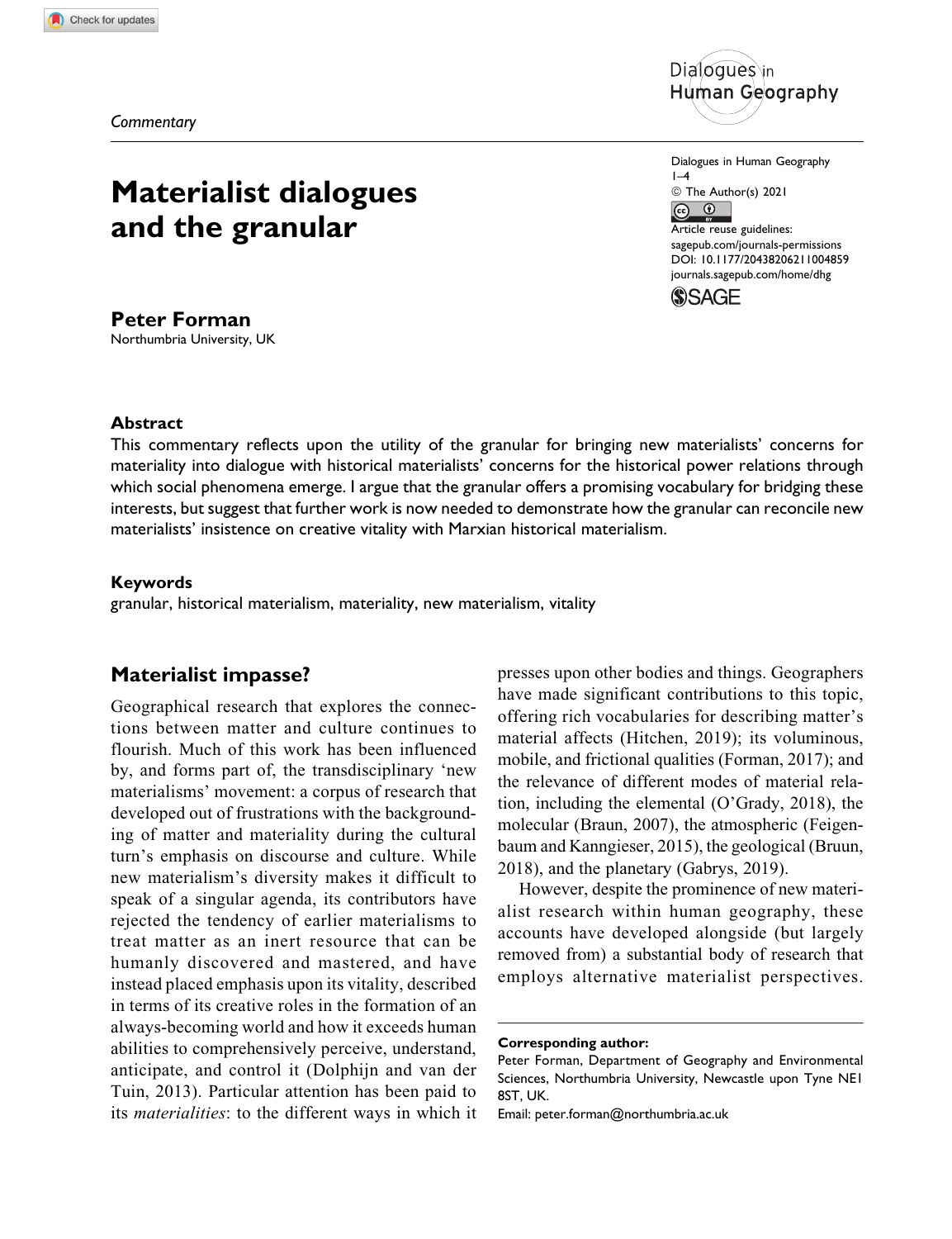Especially notable is the work oriented towards Marx's historical materialism, which continues to thrive across the discipline, especially within the fields of economic geography (Ouma et al., 2018), resource geographies (Williams et al., 2019), and urban political ecology (Connolly, 2019). To date, this work has shared a somewhat fractious relationship with new materialism. By framing itself as 'new', new materialist scholarship has worked to obscure accounts that do not adhere to its vitalist orthodoxy and has depicted them as archaic (Forman, 2020). Historical materialist research has consequently often been excluded from new materialist conversations within and beyond geography (Choat, 2017; Lettow, 2016).

This marginalisation stems from an apparent conceptual impasse between how these two approaches treat material agency. While historical materialism does not deny the ability of materials to act surprisingly or to break down, clog up, or otherwise thwart human endeavours, matter is generally not viewed as being creative. Instead, material forms are seen to emerge through spatiotemporally specific (and ultimately anthropocentric) political-economic forces. It is these forces, the production of value, and the sociomaterial conditions that make possible the emergence of new kinds of societal ordering, that are of primary interest to historical materialists (rather than the specific forms that matter takes, or its materialities). As Choat (2017: 1033) argues, matter consequently appears 'only as an index for some more fundamental and determinant reality (such as the economic relations of production), in the light of which "the specificity of material things" is obliterated'. In this manner, historical materialists tend to present material agency as derivative of human agency and only regard it as interesting when it affects human life. For many new materialists, this means that new materialism and historical materialism are unreconcilable, for historical materialism reifies the modernist separation of nature and society that new materialists critique (Latour et al., 1993).

On the other hand, historical materialism arguably provides a more robust conceptual framework for interrogating the asymmetrical power relations that constitute capitalist societies. Critics of new materialism have argued that its push to generalise agency, both in terms of its expansion of agency to all actors, and in its focus on forms of materiality that are more-or-less consistently reproduced across time and space, results in an incapacity to engage with questions of systemically unequal power relations, or with the historically specific contexts through which particular material forms and effects emerge (Cotter, 2016; Lettow, 2016).

In practice, the impasse between these two approaches is somewhat exaggerated. As Choat (2017) argues, the claim that historical materialism reproduces problematic modernist binaries is partly negated by the fact that few historical materialists would refute the problems with ontologically separating nature and society, but would instead assert the importance of describing the contexts through which these classifications emerge, rather than denying that they exist. Capitalism, nation-states, economies, commodities, and 'natural' resources all matter, but they are not pre-existing entities. Instead, they are contingent and volatile products of intrinsically precarious socio-material relations. Likewise, the complaints rallied against new materialism, that it 'tends towards ahistorical analyses that ignore, or at least downplay, relations of power and ownership' (Choat, 2017: 1040) also discount a substantial body of new materialist research that carefully examines questions of power and politics across different spaces and scales (e.g. Fullagar and Pavlidis, 2020; Saldanha, 2012; Sharp, 2020). It is in the context of this impasse that Jamieson proposes dialogue around the concept of the granular.

## **Granular materialities**

In 'For Granular Geographies', Jamieson (2021) seeks to make an 'intervention into materialist geography' that brings into conversation these two opposing strands of materialist thought. Rather than create a comprehensive conceptual framework for fixing these tensions, he posits the concept of the granular as a means of drawing into dialogue new materialists' interests in materialities with historical materialists' concerns for the social, political, and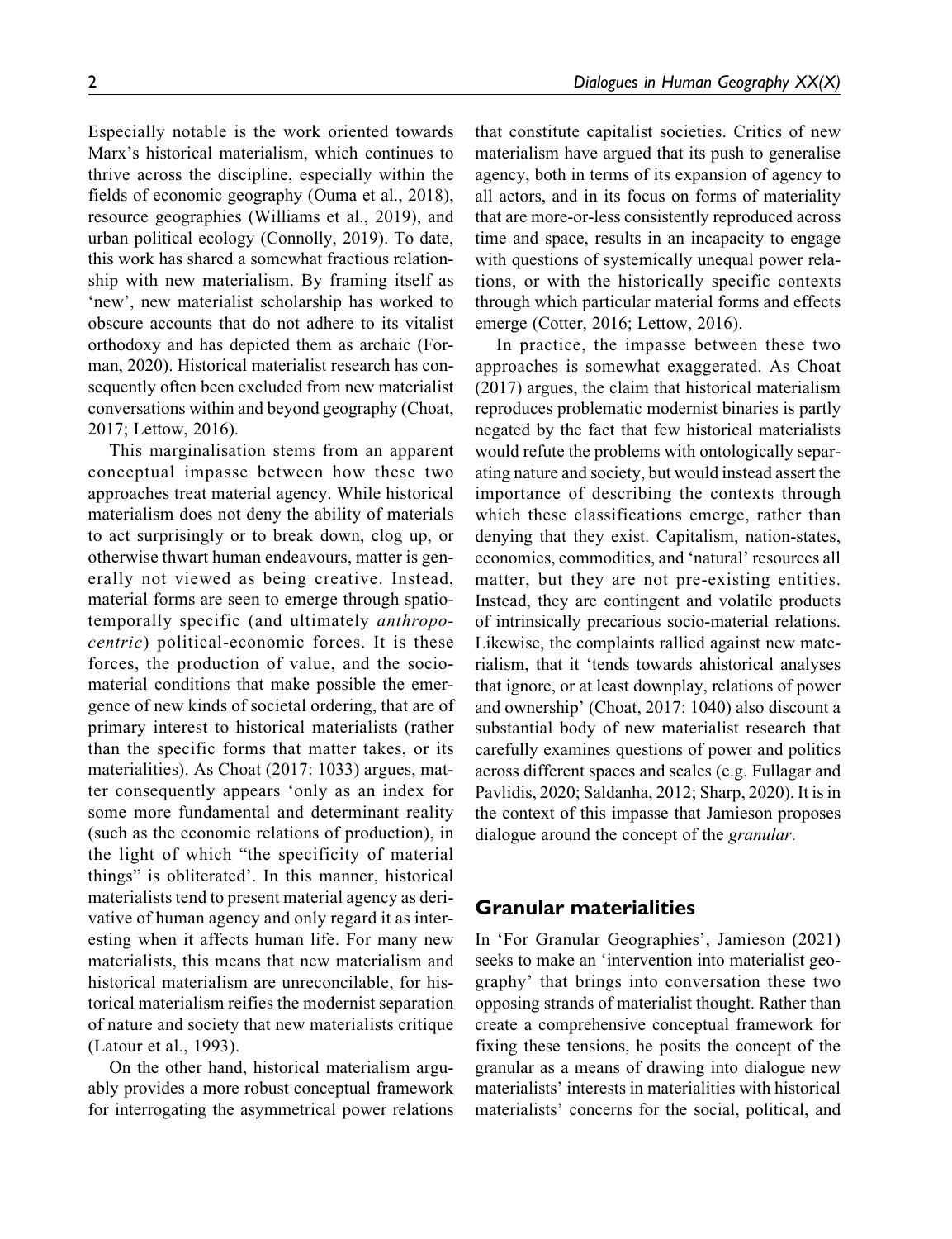economic conditions through which societal phenomena emerge.

Deriving from physics, granularity describes a unique form of materiality through which matter can shift between states, at different times and under specific conditions displaying the qualities of a liquid or solid. Sand (Jamieson's material of focus) is the example par excellence of such a material. Under certain circumstances, sand can move fluidly, like water, or it can express forms of rigidity and durability, stabilising in piles or masses, or solidifying as concrete.

Like other materialities, granularity extends beyond the specific qualities of single materials to describe modes of socio-material relation between constellations of actants. This is useful, because when viewed purely in literal terms, its applications can appear somewhat limited. To express granular behaviours, matter must consist of precisely sized macroscopic particulates that transition between phases under highly specific environmental conditions. Few materials will express these behaviours (examples listed by Jamieson include grains, soils, particulate foodstuffs, pharmaceuticals, and certain chemicals). As such, while valuable work might arise from the analysis of such materials (indeed, it is clear from Jamieson's account that the geographies of sand require further investigation), a literal reading of the granular might deem it as an interesting, but ultimately niche, form of material expression.

Instead, the value of the granular stems from its emphasis on the contingent interplay of force and friction across constellations of actants, resulting in material transformations that have socially significant effects (in this case, forms of ecological destruction, urbanisation, and territorial expansion/ contraction). With reference to the concepts of force chains, friction, and phase transitions, Jamieson describes in detail the historically and spatially specific power relations through which different manifestations of sand emerge and have effects (sand as geophysical relation, resource, matter of national security, engineering material, and territory). Throughout the article, he insists upon the distributed, heterogeneous, and contingent forces through which sand's extraction, circulation, and use is facilitated and resisted, and thereby largely avoids the determinism that has been accused of much historical materialist research.

This description of granular materialities resonates with much new materialist scholarship, particularly with accounts of relatively durable/fluid materialities (Steinberg and Peters, 2015); the particulate relations of the molecular (Braun, 2007); the work on mutability (DeSilvey, 2006; Mol, 2002); and the materialist research on circulation, (im)mobilities, and frictions (Forman, 2017; Gregson et al., 2016). The granular contributes an additional material vocabulary to this work, one that is specifically focused on the interplay between forces and frictions.

In this manner, Jamieson largely succeeds in mobilising the granular as a form of 'connective wiring' (Lorimer, 2007: 97, cited by Jamieson, 2021) that brings together key ideas from both fields of materialist research around a pressing global issue. However, further work is now needed to show how the granular can help challenge anthropocentric narratives. Sand's material qualities – including its relative ease of extraction, weight and bulkiness, the opacity of the river waters from which it is dredged, and how its consumption typically requires lowskilled labour) – are shown here to contribute to the conditions for its extraction, transport, exchange, and consumption, but they still largely feature 'as structural constraints that limit or determine human action' (Choat, 2017: 1032): there is limited sense of matter's self-organising creativity. The granular provides a promising concept that can help advance these conversations, but given the centrality of vitalism to new materialism's anti-modernist political project, more work is needed to demonstrate how it can help reconcile new materialisms' insistence on vitality with Marxian historical materialist concerns.

## **Declaration of conflicting interests**

The author(s) declared no potential conflicts of interest with respect to the research, authorship, and/or publication of this article.

### **Funding**

The author(s) received no financial support for the research, authorship, and/or publication of this article.